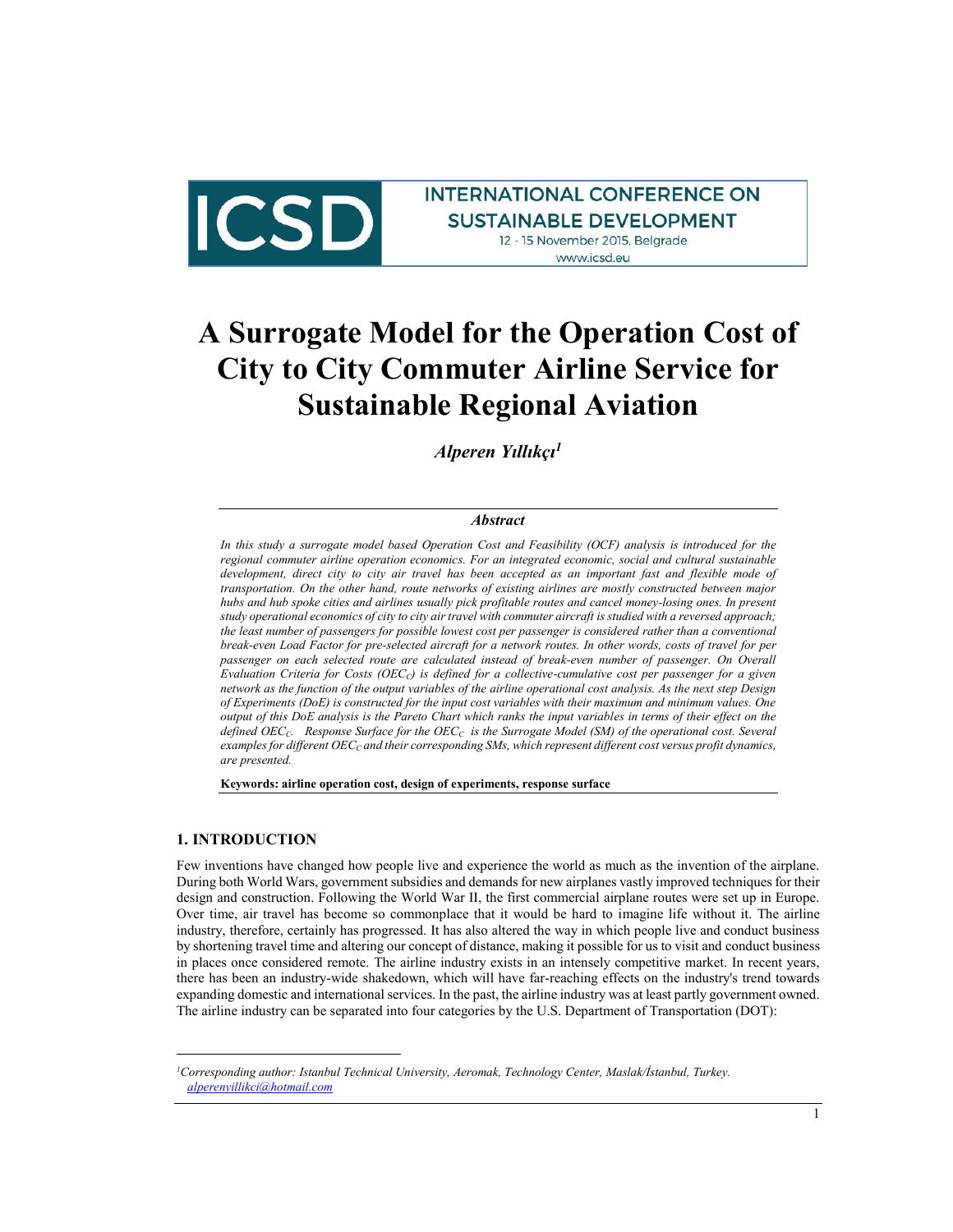- **International**  130+ seat planes that have the ability to take passengers just about anywhere in the world. Companies in this category typically have annual revenue of \$1 billion or more.
- **National** Usually these airlines seat 100-150 people and have revenues between \$100 million and \$1 billion.
- **Regional**  Companies with revenues less than \$100 million that focus on short-haul flights.
- **Cargo** These are airlines generally transport goods.

Airport capacity, route structures, technology and costs to lease or buy the physical aircraft are significant in the airline industry. Other three other significant issues are; i) weather is variable and unpredictable. Extreme heat, cold, fog and snow can shut down airports and cancel flights, which costs an airline money, ii) fuel is an airline's second largest expense and it makes up a significant portion of an airline's total costs, although efficiency among different carriers can vary widely, iii) labor is the an airline's No.1 cost; airlines must pay pilots, flight attendants, baggage handlers, dispatchers, customer service and others [1].

People and businesses use air transport for many reasons. Individuals rely on it for holidays and visiting friends and family; while businesses use air transport for meeting clients and for the speedy and reliable delivery of mail and goods, often over great distances. One of the most important economic benefits generated by air transport is the intrinsic value generated for its consumers, passengers and shippers. With its speed, reliability and reach, there is no close alternative to air transport for many of its customers. This means that many are likely to value air services more highly than simply the price they are willing to pay for the ticket. But this added value will vary from flight to flight and from consumer to consumer, making it difficult to measure [2].

A measured rise in the number of travelers visiting friends and relatives reflects modern family demographics (with families spread over the world) and an increasingly globalized workforce. It further indicates stronger cross-border ties at both the individual and country level. This is particularly visible within the European Union, where the free movement of goods and people between its member states has developed social and economic networks that have long-lasting effects. It also brings benefits to both the host and originating countries in the form of increased social and economic integration. The free movement of goods and people has also helped provide the cohesion and links needed to develop a regional identity and ensure the continued development of the European Union. Labor mobility, which is a key contributor to long-term economic performance, is enhanced by air travel as it allows migrants to return home more often and allows friends and family to visit them in their new home. Also, once migrants return home, they have established new social (or family) networks in their country of stay, which will be more easily maintained via air travel. Diasporas can be an important source of trade, capital, technology, and knowledge for countries of origin and destination. According to the United Nations, more than 230 million people live outside their country of birth.

A key driver in the growth of passenger traffic has been the steady decrease in the real cost of air travel. Since 1970, the real cost of air travel has been reduced by over 60%, through deregulation of the aviation market in the 1980s, the development of more fuel-efficient aerospace technologies and the introduction of low cost carriers. It is now more affordable for more of the population to travel by air. In the United States, for example, the cost of a return flight from Boston to Los Angeles fell by 89% between 1941 and 2012, whilst the flight time is nine hours (and 11 stops) shorter [2].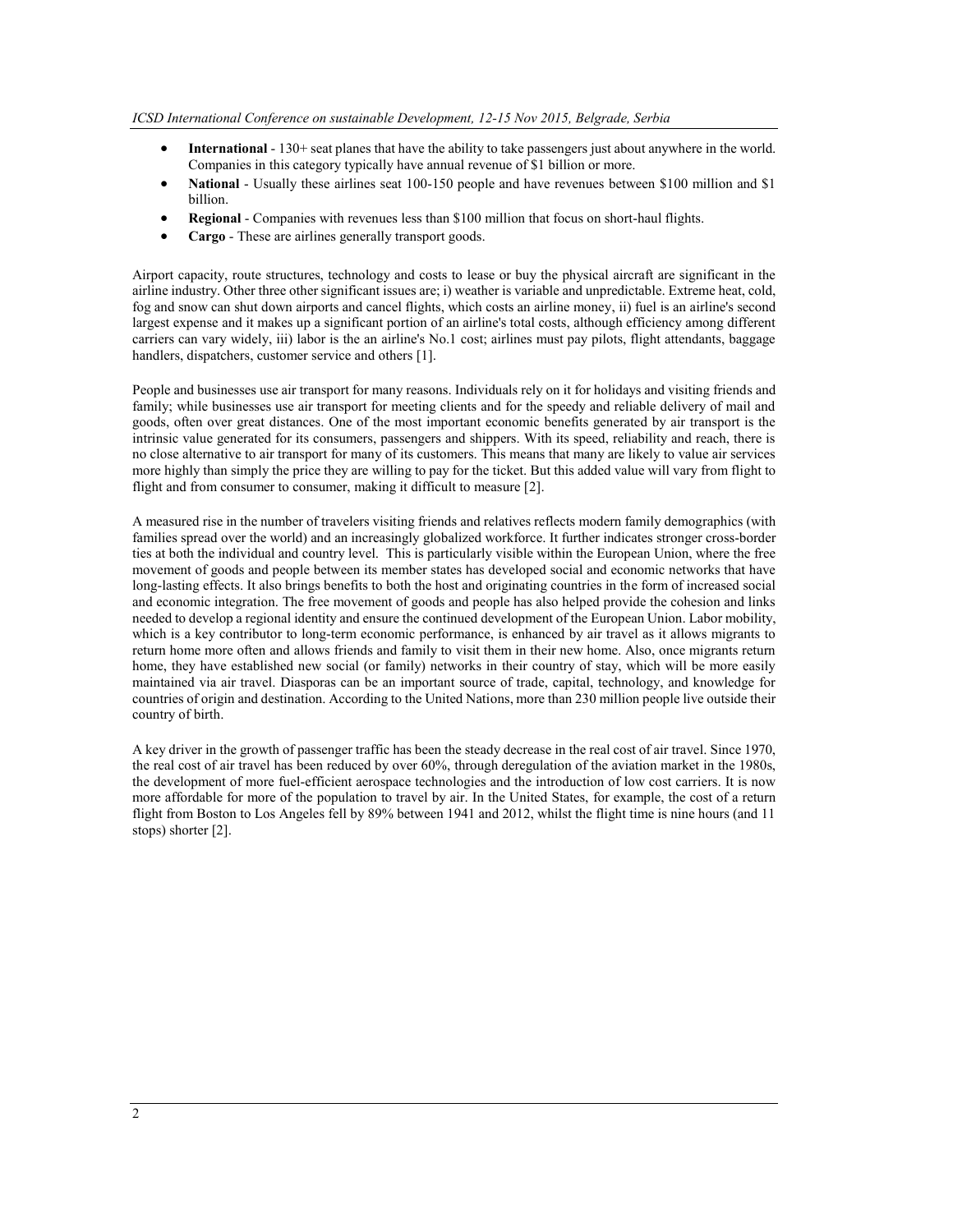

*Figure 1. The real price of air transportation [2].* 

# **2. METHODOLOGY**

The airline industry exists in an intensely competitive market and very thin profit margins make airlines highly cost sensitive and cautious. Although there are different categorization schemes for the airline industry, United States Department of Transportation Form 41 cost scheme has been widely used in the industry almost as a standard scheme for collecting, analyzing and reporting the costs. Form 41 contains traffic, financial and operating cost data [3]. It organizes data in administrative cost categories formatted in financial reports and functional cost categories which are used for airline cost and productivity comparisons. The Functional Cost Categories are separated as:

- **Aircraft operating costs**  Expenses associated with flying aircraft, also referred to as "Direct Operating Cost".
- **Aircraft servicing costs** Handling aircraft on the ground, including the landing fees.
- **Traffic service cost**  Processing passengers, baggage and cargo at airport.
- **Passenger service cost** Meals, flight attendants and in-flight services.
- **Promotions and sales cost** Airline reservations and ticket offices, travel agency commissions.
- **Other costs** Including general and administrative expenses, depreciation and amortization.

As based on historical "rules of thumb" values airline operating cost are grouped as:

- **Flight (Direct) Operating Costs (DOC) = 50% All costs related to aircraft flying operations including** pilots, fuel, maintenance and ownership of the aircraft.
- **Ground Operating Costs = 30% –** Servicing of passengers and aircraft at airport stations including aircraft landing fees and reservations/sales charges.
- **System Operating Costs = 20%** Marketing, administrative and general overhead items including inflight services and ground equipment ownership.

In this study a specific segment of Regional Airline Operations are taken into account; initial stage of first time establishment of city to city commuter air transportation is accepted as a Public Welfare rather than a commercial entrepreneurship. Since it is accepted as a Public Welfare certain government incentives and subsidizations would be needed to lower the cost per customer to travel by aircraft in order to attract passengers from other means of transportation. It is viewed as two sided sacrifice and/or appreciation for the provided convenience by States and customer-passengers for this newly introduced way of transportation. In view of this objective costs are grouped in a way that cost reductions are considered in different means and levels.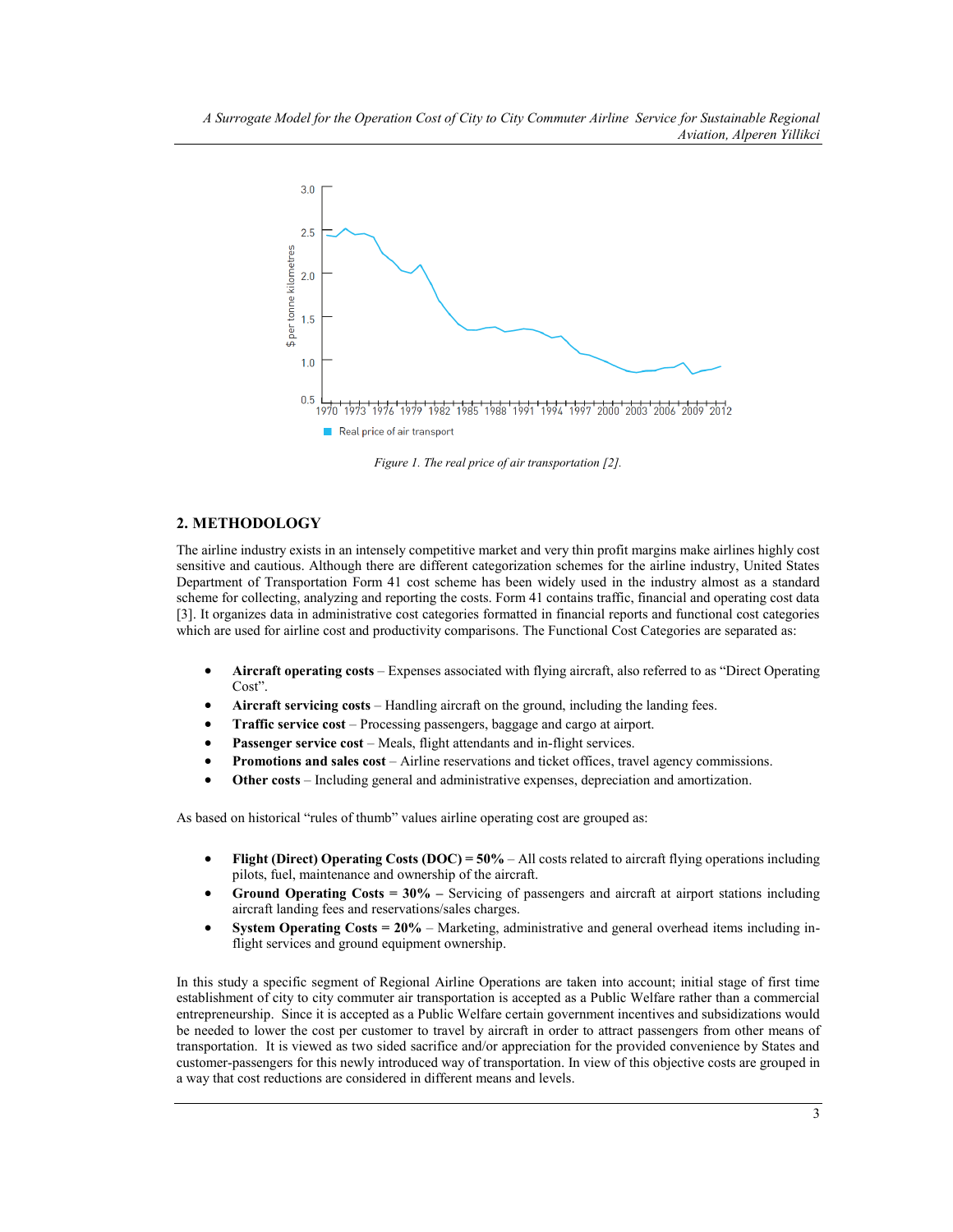#### *2.1. Cost Items Re-organized for the Analysis*

Costs items are grouped in this study as in three groups; a) airplane capital costs, b) cash airplane related operating costs and c) cash passenger related costs as shown in Table 1. All of these cost are calculated for different selected sector distances which are taken as 100nm, 200nm,..., 500nm. Most of these costs are function of the sector length and they are primarily calculated per flight and/or sector minutes or sector distances flown with an annual flight hour utilization of the considered aircraft. Based on the available open source data, an existing turboprop aircraft has been used to estimate the necessary input parameters for the detailed numerical analysis Ref [5, 6 and 7]. All calculations are based on the assumption that the considered aircraft is utilized 2,000 Flight Hours per year and average indirect course is around 15% of the total direct cost.

Costs are grouped as listed in Table 2 and descriptions and average actual values are provided. Ownership of aircraft is a major cost driver and the value of the considered aircraft ranges from 5 to 17 million US\$ or in other words 70,000 to 150,000 US\$ per month lease cost depending on the age of the aircraft. Cost of aircraft is considered with an average of 1% of the aircraft value per month and aircraft is assumed to be utilized as 2,000 flight hours per year. Based on the sector block hours cost of airplane is calculated for each sector considered. Similarly maintenance cost of aircraft is calculated for each sector as based on values per flight hours [5, 6 and 7].

Cost of cockpit and cabin crew is calculated as based on the assumption they are on duty for 600 flight hours per year. Crew salaries are considered at the level of world average and as based on the increasing demand for airline pilots in the world. As easily seen, cost of airplane can be varied at order of three times but maintenance and crew costs are accepted to be around nominal levels.

| <b>Cost Item</b>         | <b>Unit in</b><br><b>Calculations</b> | <b>Explanation</b>                                 |
|--------------------------|---------------------------------------|----------------------------------------------------|
| Aircraft Financing       | US\$/sector                           | 1% of aircraft value per month                     |
| Aircraft Insurance       | US\$/sector                           | 1.8% of aircraft value per year                    |
| $Crew (Cockpit + Cabin)$ | US\$/sector                           | 225,000 US\$ per year, 600 Block Hours<br>per year |
| Fuel                     | US\$/sector                           | 4.6 US\$ per gallon                                |
| Maintenance              | US\$/sector                           | 600 US\$ per Flight Hour                           |
| A/C Ground Handling      | US\$/sector                           | 15 US\$ per available seat                         |
| Area Navigation          | US\$/sector                           | 100 US\$ Eurocontrol Unit Rate                     |
| Terminal Navigation      | US\$/sector                           | 10 US\$ per full 1,000 kg                          |
| Landing                  | US\$/sector                           | 18 US\$ per full 1,000 kg                          |
| Passenger Handling       | US\$/sector                           | 5 US\$ per passenger per flight                    |
| Catering                 | US\$/sector                           | Assumed to be served as paid                       |

*Table 1. Cost Items for the Considered Commuter Aircraft*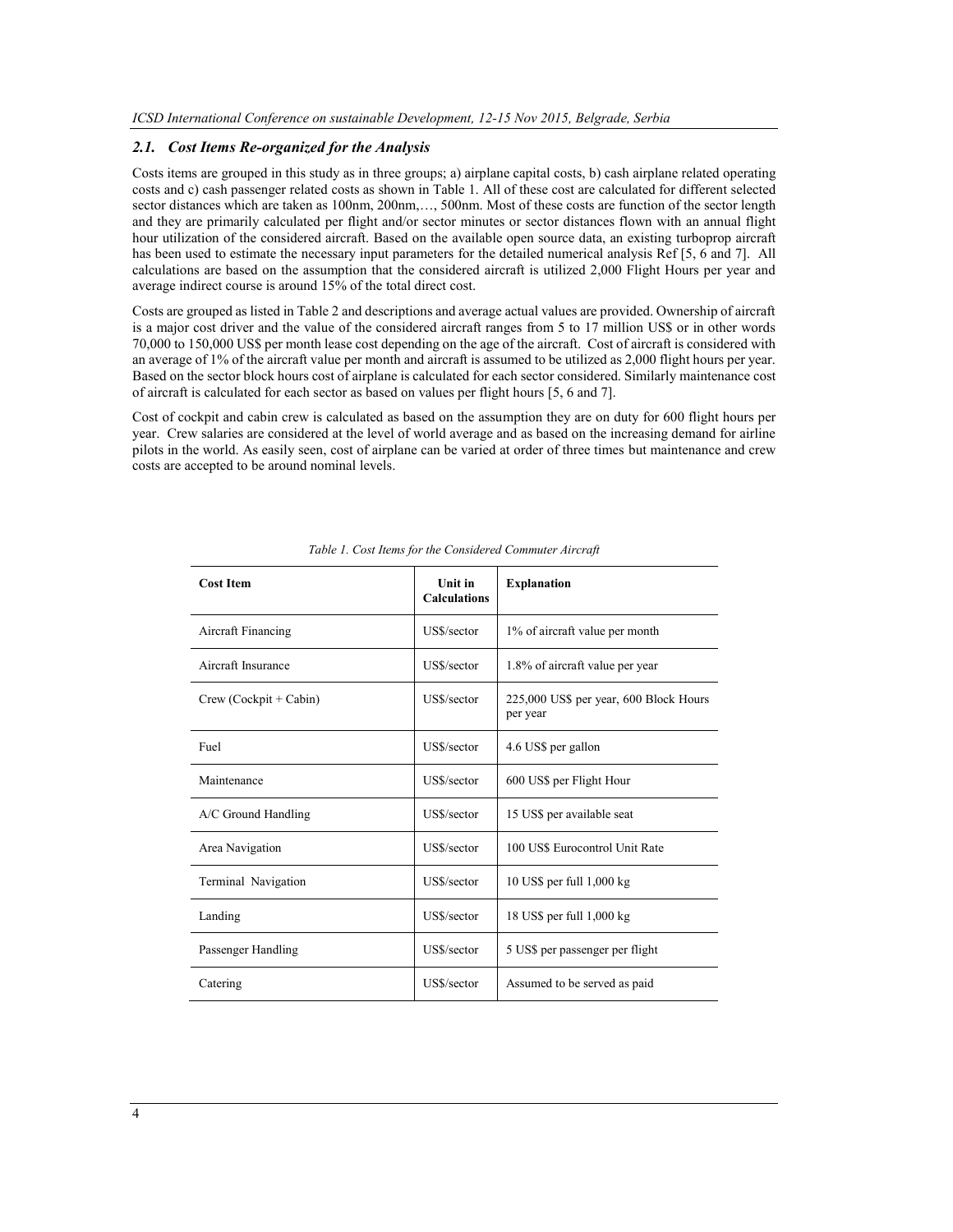#### *2.2. Sector Related Cost Data*

Bringing different cost inputs dawn to sector level is found to be quite important. The considered 30-35 seat turboprop aircraft are known to have optimum sector range for high profitability between 200 to 350 nm but the commuter airline route network can have routes up to 500-600 nm and sector costs are calculated up to 500nm.

| <b>SECTOR RELATED DATA</b>                | Unit    | Route 1 | Route 2 | . | Route 5 |
|-------------------------------------------|---------|---------|---------|---|---------|
| Sector Length                             | nm      | 100     | 200     |   | 500     |
| Annual Utilization (Flight Hours) per A/C | FH/Year | 2,000   | 2,000   |   | 2,000   |
| Block Time per Sector                     | min     | 33      | 55      |   | 125     |
| Block Fuel per Sector                     | kg      | 340     | 560     |   | 1,210   |

*Table 2. Sector Related Cost Values* 

## *2.3. Surrogate Model for Lowest Possible Cost per Passenger*

In this study a Operation Cost Surrogate Model is developed to as based on Design of Experiments and Response Surface Methods to analyze the different factors of operational cost of a commuter airline. As overall presented in Figure 2 cost analysis utilizes "airline traditional cost calculation tools" as explained in section 2.2. The independent input variables grouped as; revenue generating and cost items. Number of passengers carried defines the revenue generation and total cost of a selected sector is divided by number of passengers flown in that sector to find the break even ticket price for that given sector. A total of eight cost parameters are taken independent input variables in the analysis. Aircraft financing, the cost of aircraft ownership is calculated as based on value of the aircraft and total flight hours flown per year. Its value is taken as million US Dollars. Fuel cost is calculated as based on calculation of block fuel and multiplied by fuel price. Percentage of the fuel cost is taken as variable, where the 100% means no substitution is applied to fuel where as 40% means that 60% of the fuel is subsidized and only 40% of the fuel cost is reflected to the operation cost. Similarly; aircraft ground handling, area and terminal navigation (Air traffic Services provided) services and landing fees are considered as percentages of the actual costs which are reflected to the operational cost analysis. Costs of crew, maintenance and aircraft insurance are not taken as variable their actual calculated values are included in the analysis.

Output parameters of the operating cost analysis are costs for per passenger carried for revenue for five sectors; namely starting with 100nm to 500nm sector. Since aircraft flies to different routes the total operation cost is calculated with weight coefficients defined for each sector as given in Table 4, whereas the weight coefficient of the 100nm sector is taken as 5% representing that routes around 100nm constitutes only 5 % of all routes flown by that specific aircraft. Similarly the aircraft is assumed to be flying 35% on 300 nm routes.

A Microsoft Excel based program is developed for calculating the corresponding set of outcomes of the operation cost analysis for a given set of independent input parameters with a user friendly interface. An Overall Evaluation Criterion for cost (OECC), for the operation cost aspects of the commuter airline operations network which scores the overall balanced cost expectations calculated as illustrated in Figure 7. The OEC<sub>C</sub> is defined as;

$$
OEC_{Cost} = \frac{\left(\sum_{i} a_i \cos t \, per \, P a x_i\right)_{BL}}{\sum_{i} a_i \cos t \, per \, P a x_i}
$$
\n<sup>(1)</sup>

A set of Design of Experiments (DOE) is constructed with the use of commercial JMP SAS software (JMP SAS 1994) and a Response Surface is obtained for the defined OECC. This Response Surface is the Surrogate Model of the Operation Cost analysis (EIF-SM) and it is a surface function of the selected independent input variables.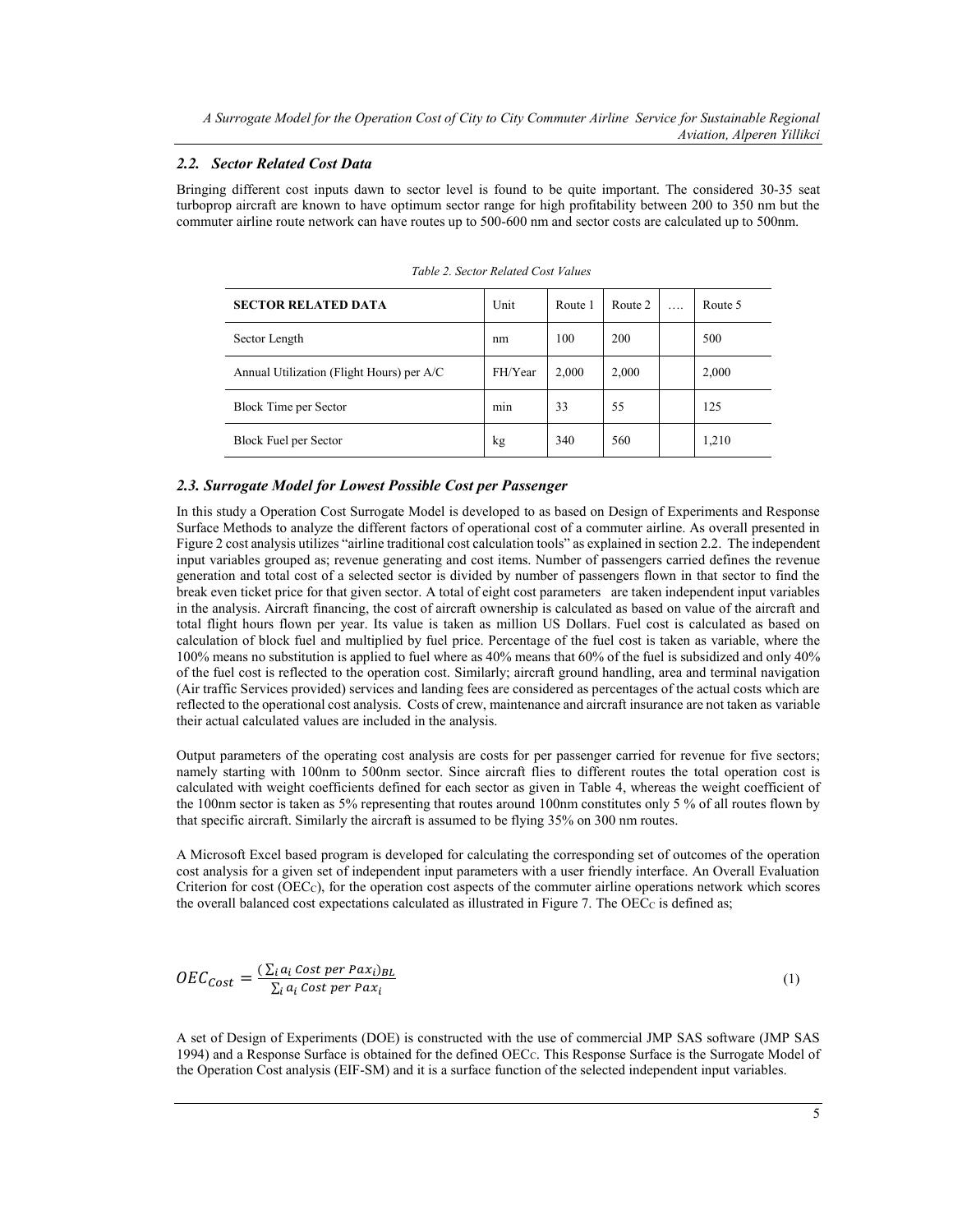| <b>Input Variable</b>        | Unit                                      | <b>Minimum</b> | <b>Maximum</b> |
|------------------------------|-------------------------------------------|----------------|----------------|
| Number of Average Passengers |                                           | 20             | 30             |
| Aircraft Market Price        | Million US\$                              | 5              | 12             |
| Fuel Cost                    | % of the actual cost                      | 40             | 100            |
| Aircraft Handling            | % of the actual cost                      | 20             | 100            |
| Area Navigation              | % of the actual cost                      | 20             | 100            |
| <b>Terminal Navigation</b>   | % of the actual cost                      | 20             | 100            |
| Landing Fees                 | % of the actual cost                      | 20             | 100            |
| <b>Indirect Costs</b>        | % of the Total Direct Operational<br>Cost | 5              | 20             |

*Table 3. Design of experiments considered values*

*Table 4. Weighting of sectors in the network*

| 100nm          | 200 <sub>nm</sub> | 300nm          | 400 <sub>nm</sub> | 500 <sub>nm</sub> |
|----------------|-------------------|----------------|-------------------|-------------------|
| a <sub>1</sub> | a <sub>2</sub>    | a <sub>3</sub> | a <sub>4</sub>    | a <sub>5</sub>    |
| 5%             | 25%               | 25%            | 35%               | 10%               |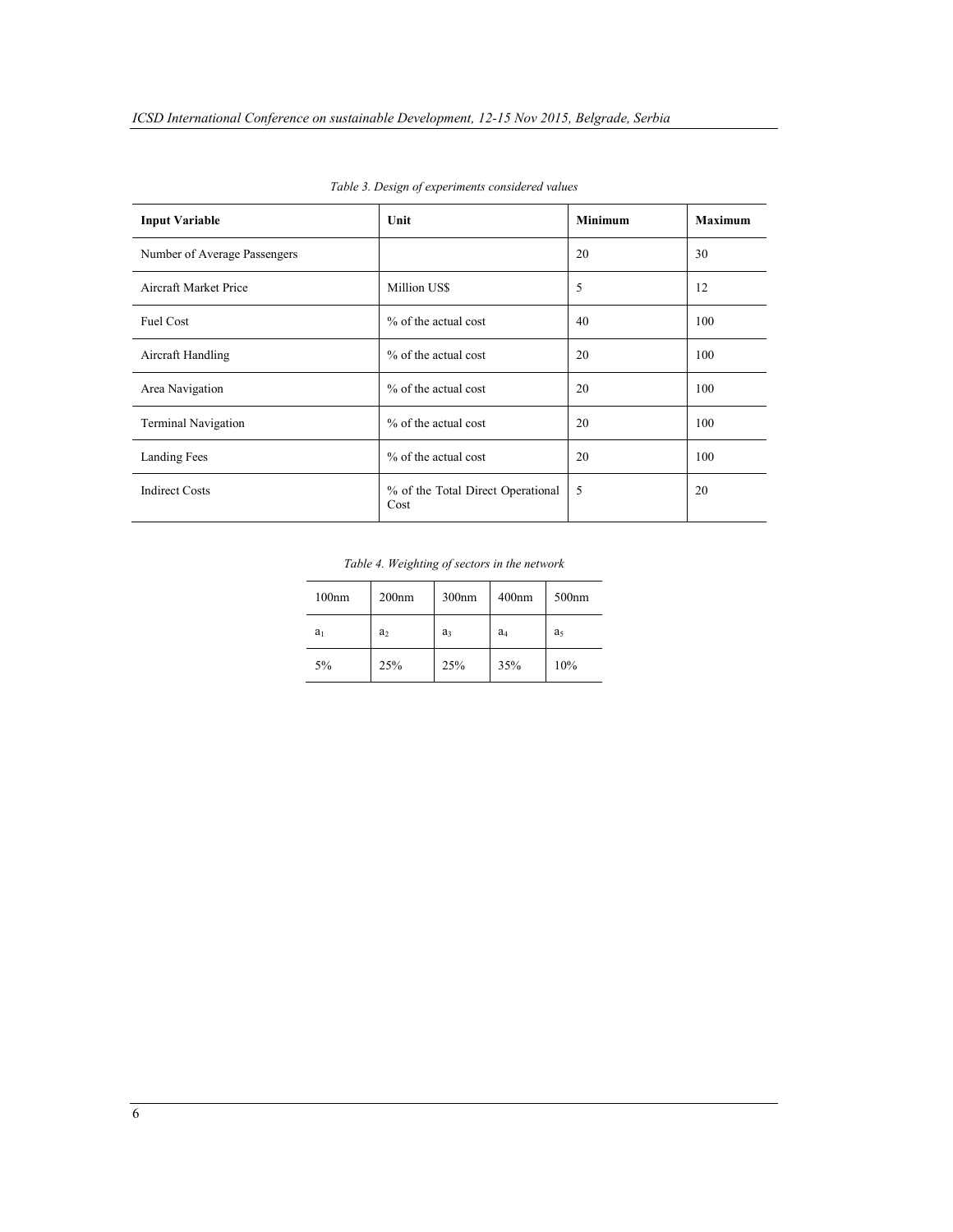|                                                                                                                                    | <b>COST- REVENUE ITEMS - VARIABLE</b>                                                                                                                          |                                                                                                                    | <b>NON-VARIABLE</b>                                        |  |  |
|------------------------------------------------------------------------------------------------------------------------------------|----------------------------------------------------------------------------------------------------------------------------------------------------------------|--------------------------------------------------------------------------------------------------------------------|------------------------------------------------------------|--|--|
| Costs                                                                                                                              |                                                                                                                                                                | Revenue                                                                                                            | Costs                                                      |  |  |
|                                                                                                                                    | Cost of A/C ownership<br>· Fuel<br>· Ground handling<br>· Area navigation<br>· Terminal navigation<br>· Landing                                                | · Number of Passengers                                                                                             | · A/C insurance<br>Crew (cockpit + cabin)<br>· Maintenance |  |  |
|                                                                                                                                    |                                                                                                                                                                | Create 2-Level DOE Matrix, Cost and Feasibility & Obtain Desired<br><b>Responses</b>                               |                                                            |  |  |
|                                                                                                                                    | · Annual cost calculations<br>· Monthly cost calculations<br>Cost for sectors<br>⋅ Gross Costs<br><b>Sustained and Diversified</b><br>Cost per Passenger Index | Cost per Passenger<br>for each sector<br><b>Load Factor effect</b>                                                 | Fixed Costs Index                                          |  |  |
|                                                                                                                                    | <b>Obtain OEC<sub>cost</sub></b> Equation                                                                                                                      |                                                                                                                    |                                                            |  |  |
| $\text{OEC}_{\text{Cost}}$ = a <sub>1</sub> Cost Index per pax <sub>sector1</sub> +  + a <sub>5</sub> Cost<br>Index per paxsector5 |                                                                                                                                                                |                                                                                                                    |                                                            |  |  |
|                                                                                                                                    | · Aircraft Ownership<br>· Fuel %<br>· Indirect costs<br>· Handling costs<br>. Navigation costs                                                                 | Identify Most Significant Contributors & Create 3-Level DOE Matrix<br>· Number of passengers<br><b>Load factor</b> | Non subsidized costs                                       |  |  |
|                                                                                                                                    | Obtain Response Equations by using an RSM Approach                                                                                                             |                                                                                                                    |                                                            |  |  |
|                                                                                                                                    | & Find the Optimal Settings for the Design Variables Selected                                                                                                  |                                                                                                                    |                                                            |  |  |
|                                                                                                                                    | Maximum OEC <sub>cost index</sub>                                                                                                                              |                                                                                                                    |                                                            |  |  |

*Figure 2. Design of Experiments and Response Surface decision Funnel for Commuter Airline Network Costs.*

# **3. RESULTS AND DISCUSSION**

Results are obtained for a network consisted of routes between 100nm to 500nm with weighting coefficients given in Table 4. Since the main objective of the analysis is to observe effect of different cost items on a defined one overall non-dimensional OECCost parameter. Costs per passenger for each sector are divided by reference costs per passenger for each route sector which are also given in Table 5. A set of Design of Experiments (DOE) is constructed with the use of commercial JMP SAS software [8] with 2 sets of combinations of maximum and minimum values of the considered input variables which are also listed in Table 3. The corresponding Response Surface is obtained for the defined OECCost. This Response Surface is also the Surrogate Model of the Operation Cost analysis (OC-SM) and it is a surface function of the selected independent cost input variables.

|          | 100nm | 200nm | 300 <sub>nm</sub> | 400 <sub>nm</sub> | 500 <sub>nm</sub> |
|----------|-------|-------|-------------------|-------------------|-------------------|
| US\$/pax | 50    | 60    | 70                | 80                | 90                |

One important output of the DoE analysis is the Pareto Chart which ranks input variables in terms of their effects on the defined OECCost. The Pareto chart obtained for the example analysis indicates that *number of passengers* is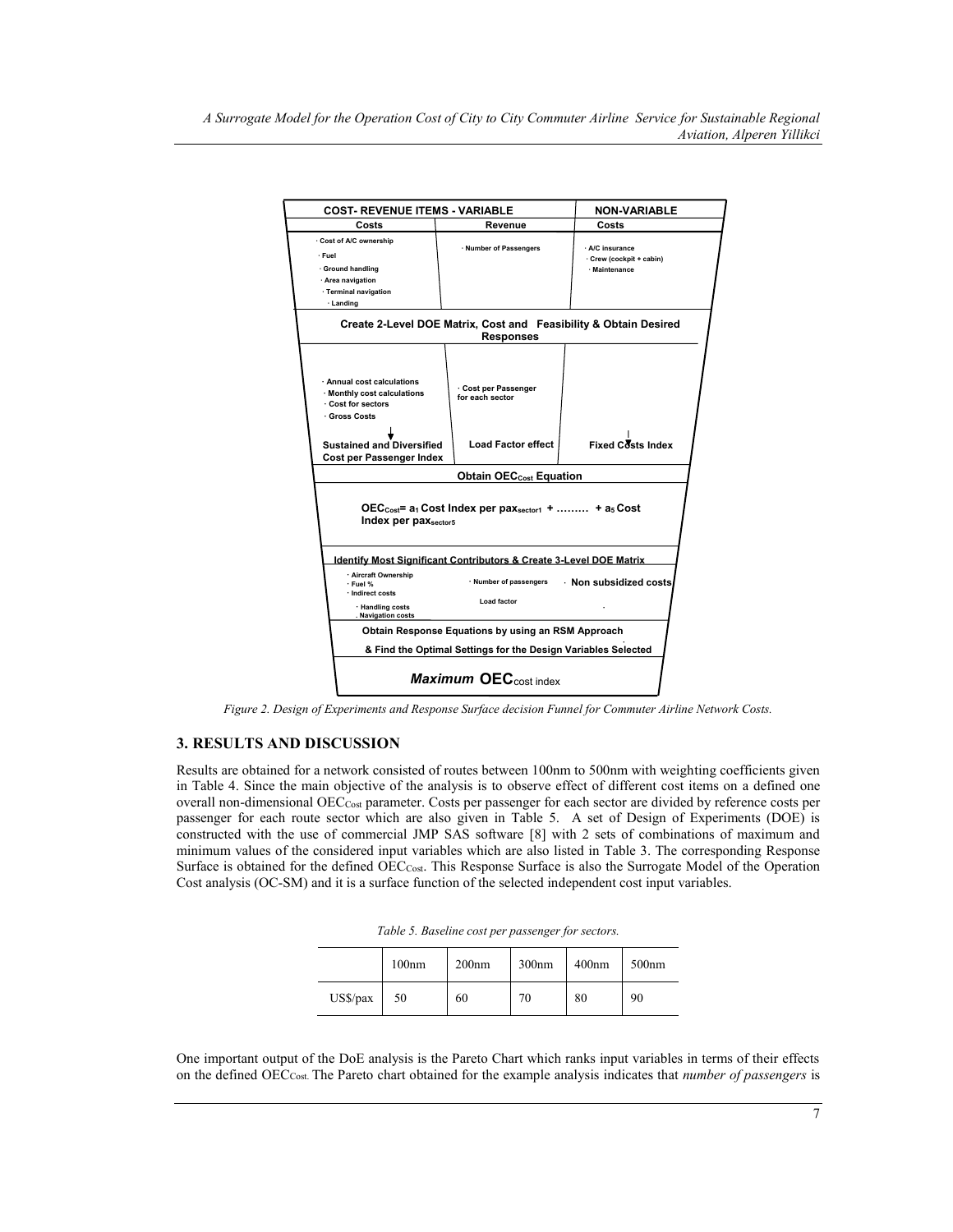the most important input variable which is followed by fuel cost subsidization percentage and aircraft value as the second and third input variables successively, as shown in Figure 3. The indirect cost which is defined as the percentage of the total direct cost comes as the fourth important variable.

Response Surface obtained for the Operation Cost Analysis which is constructed as based on the conducted Design of Experiments analysis. Figure 4 shows the user interface for the response surface of the defined non-dimensional  $\rm{OEC}_{\rm{Cost}}$  as function of eight independent input variables. A value of 0.532 is obtained for  $\rm{OEC}_{\rm{Cost}}$  for mean values of input variables. The user friendly interface helps us to calculate new corresponding values of OECCost for each set of selected input variable values. Figure 5 shows a set of input variables which gives a possible low value for  $\rm{OEC}_{\rm{Cost}}$  and Figure 6 represents a set of input variables which gives a high value for  $\rm{OEC}_{\rm{Cost}}$ .



*Figure 3. Design of Experiments Pareto Chart Result for the Commuter Airline Network Cost Analysis.*



*Figure 4. Sample Response Surface user interface for Commuter Airline Network Cost Design of Experiments Analysis; for the mean values of the input variables.* 



*Figure 5. Sample Response Surface user interface for Commuter Airline Network Cost Design of Experiments Analysis; for the set values of the input variables which gives the least desirable OECCost.*